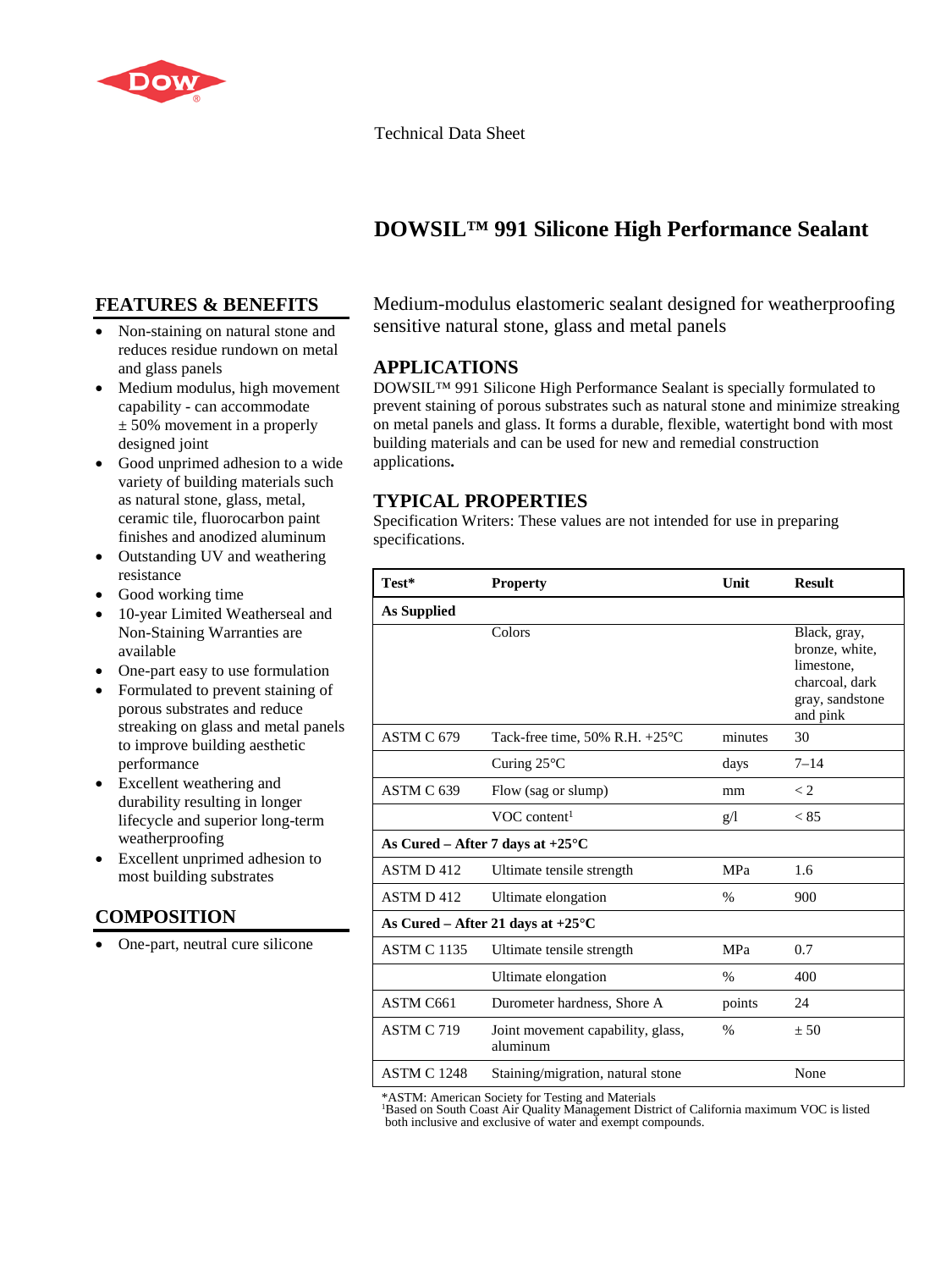## **DESCRIPTION**

DOWSIL 991 Silicone High Performance Sealant is a medium modulus one part, elastomeric sealant specifically designed for weatherproofing sensitive natural stone, glass and metal panels where aesthetic considerations are important.

It cures to a flexible elastomer on exposure to atmospheric moisture, producing a durable, weatherresistant seal with the ability to form strong bonds with most building materials. Because of its medium modulus and good adhesion, it provides excellent weatherproofing performance in dynamically moving building joints.

### **Colors**

DOWSIL 991 Silicone High Performance Sealant is available in nine colors: black, grey, bronze, limestone, white, charcoal, dark grey, sandstone and pink.

## **WEATHERSEAL JOINT DESIGN**

A thin bead of silicone will accommodate more movement than a thick bead (see Figure 1). DOWSIL 991 Silicone High Performance Sealant should be no thicker than 12 mm and no thinner than 6 mm for joints where excessive movement is expected. Ideally, the ratio of joint width to sealant depth should be about 2:1.

### **Figure 1:**



**Recommended Joint Design** 

Ratio Of A.B Should Be About 2:1

## **Figure 2:**



Open-cell polyurethane foam, closedcell polyethylene or non-gassing polyolefin are the recommended backing materials for most joints; use polyethylene tape for joints too shallow to allow backer rod (see Figure 2). These materials permit application for a thin bead and act as bond breakers, which allow the silicone sealant to move freely with the joint.

The width of building expansion joints vary because of seasonal and daily changes in temperature. If DOWSIL 991 Silicone High Performance Sealant cannot be installed when the design width is half way between the dimensional extremes, the designed joint should be at least twice the total anticipated joint movement. Good architectural practice calls for joint design of four times the anticipated movement due to construction tolerances and material variations.

Joints should be designed to allow installation and retention of bond breaking, backing material during the application and curing of DOWSIL 991 Silicone High Performance Sealant.

#### **Joint Dimensions**

For small curtain wall panels allow a minimum width of 6 mm for the sealant bead. With larger panels, or those in which a great deal of movement is expected, the joint size should be based on the calculated joint movement.

## **HOW TO USE**

Clean all joints and glazing pockets, removing all foreign matter and contaminants such as grease, oil, dust, water, frost, surface dirt, old sealants or glazing compounds and protective coatings.

Non porous substrates (i.e. metal and glass) should be cleaned with solvent using the two cloth cleaning method. In all cases solvent should be wiped on and off with clean white lint-free cloths. Detergent or soap and water treatments are not acceptable.

Porous substrates should be cleaned by grinding, saw cutting, blast cleaning (sand or water) or mechanical abrading, or a combination of these methods as required to provide a sound, clean, dry surface for sealant application. Dust, loose particles, etc., should be blown out of joints with oilfree compressed air or vacuum cleaned.

#### **Priming**

When using DOWSIL 991 Silicone High Performance Sealant, priming is not usually required. However, sealant adhesion should always be tested to determine the need for a primer. Where required, primer should be applied in a thin film to the joint surface using a clean lint-free cloth and allowed to dry before sealant application.

### **Masking**

Areas adjacent to joints may be masked to ensure neat sealant lines. Do not allow masking tape to touch clean surfaces to which the silicone sealant is to adhere. Tooling should be completed in one continuous stroke immediately after sealant application and before a skin forms. Masking tape should be removed immediately after tooling.

#### **Backing Materials**

Open cell polyurethane foam, closedcell polyethylene or non-gassing polyolefin are the recommended backing materials. Polyethylene tape

UNRESTRICTED – May be shared with anyone

®™Trademark of The Dow Chemical Company ("Dow") or an affiliated company of Dow DOWSIL™ 991 Silicone High Performance Sealant

© 2017 The Dow Chemical Company. All rights reserved. Form No. 62-1145-01 G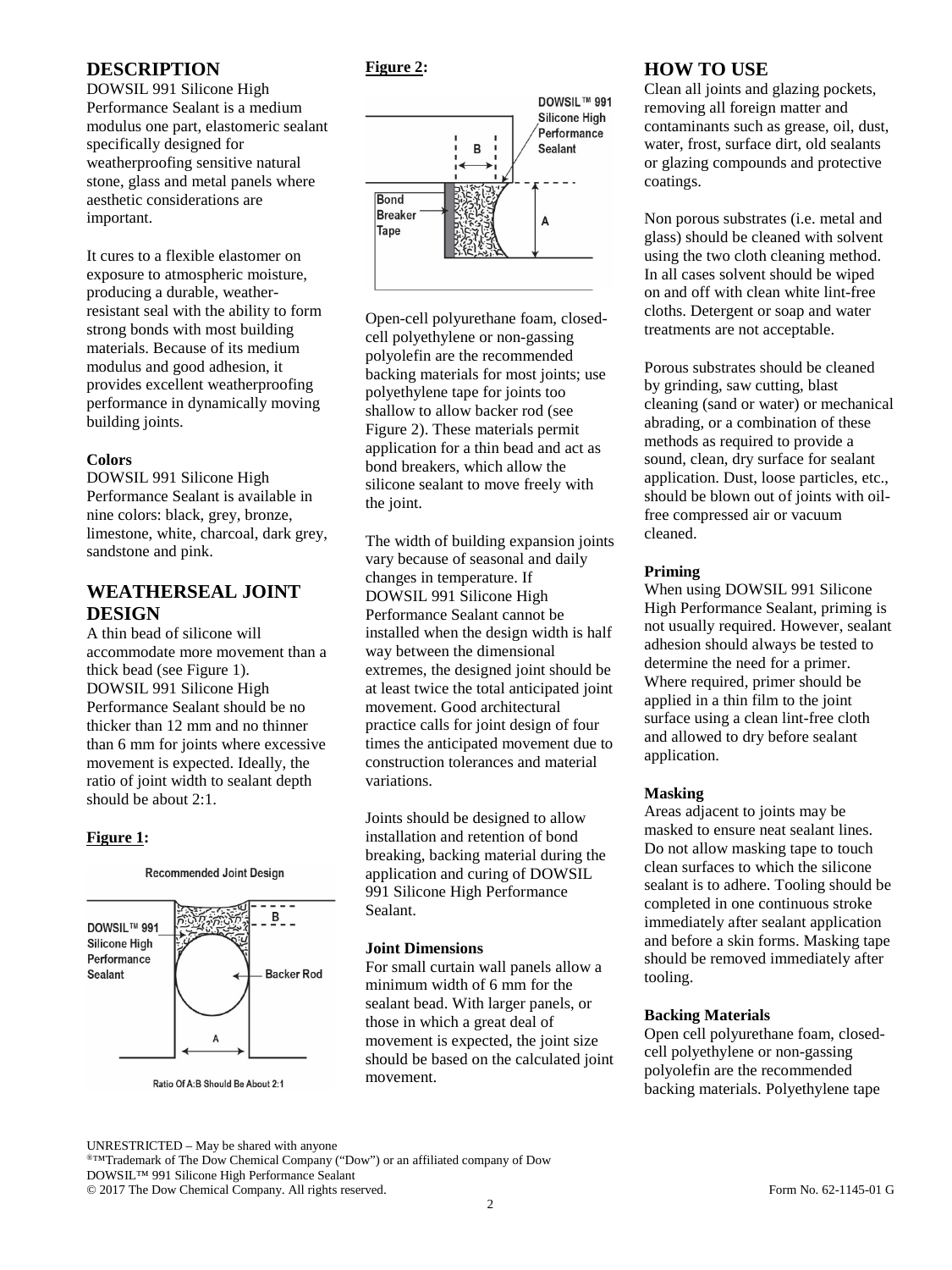is recommended for joints too shallow to prevent three-sided adhesion.

#### **Method of Application**

Install backing material or joint filler, setting blocks, spacer shims and tapes as specified. Apply DOWSIL 991 Silicone High Performance Sealant in a continuous operation using a positive pressure adequate to properly fill and seal the joint. Tool the DOWSIL 991 Silicone High Performance Sealant with light pressure to spread the sealant against backing material and the joint surfaces before a skin forms. A tool with a convex profile is recommended to keep the sealant within the joint. Do not use soap or water as a tooling aid. Remove masking tape as soon as the bead is tooled. DOWSIL 991 Silicone High Performance Sealant can be applied at outdoor temperatures as low as -25°C provided that surfaces are clean, dry and frost free. However, sealant will require considerable time to cure or may not cure in colder (below 4°C) temperatures.

It is imperative that uncured silicone sealants are not allowed to contact surfaces which cannot be abraded, such as polished granite or other natural stone. Because excess silicone sealant cannot be completely removed with organic or chlorinated solvents, these surfaces must be masked or extreme care taken to prevent any silicone from contacting them during sealant application. Once an uncured sealant contacts the surface, it will leave a film that may change the aesthetic surface characteristic of that substrate.

In cases where uncured sealant is inadvertently applied to non-porous adjacent surfaces, the sealant should be cleaned up, while still uncured, using a commercial solvent such as xylene, toluene or methyl ethyl ketone. Observe proper precautions when using flammable solvents.

#### **Maintenance**

No maintenance is needed. If sealant becomes damaged, replace the

damaged portion. DOWSIL 991 Silicone High Performance Sealant will adhere to cured DOWSIL 991 Silicone High Performance Sealant with only a preparatory solvent wipe to remove accumulated dirt.

## **APPLICABLE STANDARDS**

DOWSIL 991 Silicone High Performance Sealant meets or exceeds the test requirements of:

- ASTM Specification C-920. Type S, Grade NS, Class 50, Use T, NT, G, A and M
- GB23261-2009 1 SR 25 HM

SGBP 2014-39: SGBP 2014-395



**HANDLING PRECAUTIONS PRODUCT SAFETY INFORMATION REQUIRED FOR SAFE USE IS NOT INCLUDED IN THIS DOCUMENT. BEFORE HANDLING, READ PRODUCT AND SAFETY DATA SHEETS AND CONTAINER LABELS FOR SAFE USE, PHYSICAL AND HEALTH HAZARD INFORMATION. THE SAFETY DATA SHEET IS AVAILABLE ON THE DOW WEBSITE AT WWW.CONSUMER.DOW.COM, OR FROM YOUR DOW SALES APPLICATION ENGINEER, OR DISTRIBUTOR, OR BY CALLING DOW CUSTOMER SERVICE.**

# **USABLE LIFE AND STORAGE**

When stored at or below  $+30^{\circ}$ C in the original unopened containers,

#### DOWSIL 991 Silicone High

Performance Sealant has a shelf life of 12 months from date of manufacture as indicated by the "use by date" included on the product packaging.

# **PACKAGING INFORMATION**

DOWSIL 991 Silicone High Performance Sealant is supplied in 500/600 ml Turbo foil sausages.

## **LIMITATIONS**

This product is not intended for use:

- In structural glazing applications or where the sealant is intended to be used as an adhesive
- In horizontal joint abrasion and where physical abuse are likely to be encountered
- In spaces totally confined from atmospheric moisture during cure
- On-frost-laden or damp surfaces
- For prolonged submersion in water
- On surfaces that might bleed oils, plasticizers or solvents such as impregnated wood, oil-based caulks, green or partially vulcanized rubber gaskets or tapes, bitumen-impregnated boards, felts, or sheets
- In below-grade applications
- On substrates made of polycarbonate

DOWSIL 991 Silicone High Performance Sealant will not improve pre-existing staining or residue rundown conditions. Surface appearance of any sealant will depend upon environmental conditions.

This product is neither tested nor represented as suitable for medical or pharmaceutical uses.

®™Trademark of The Dow Chemical Company ("Dow") or an affiliated company of Dow DOWSIL™ 991 Silicone High Performance Sealant

© 2017 The Dow Chemical Company. All rights reserved. Form No. 62-1145-01 G

UNRESTRICTED – May be shared with anyone